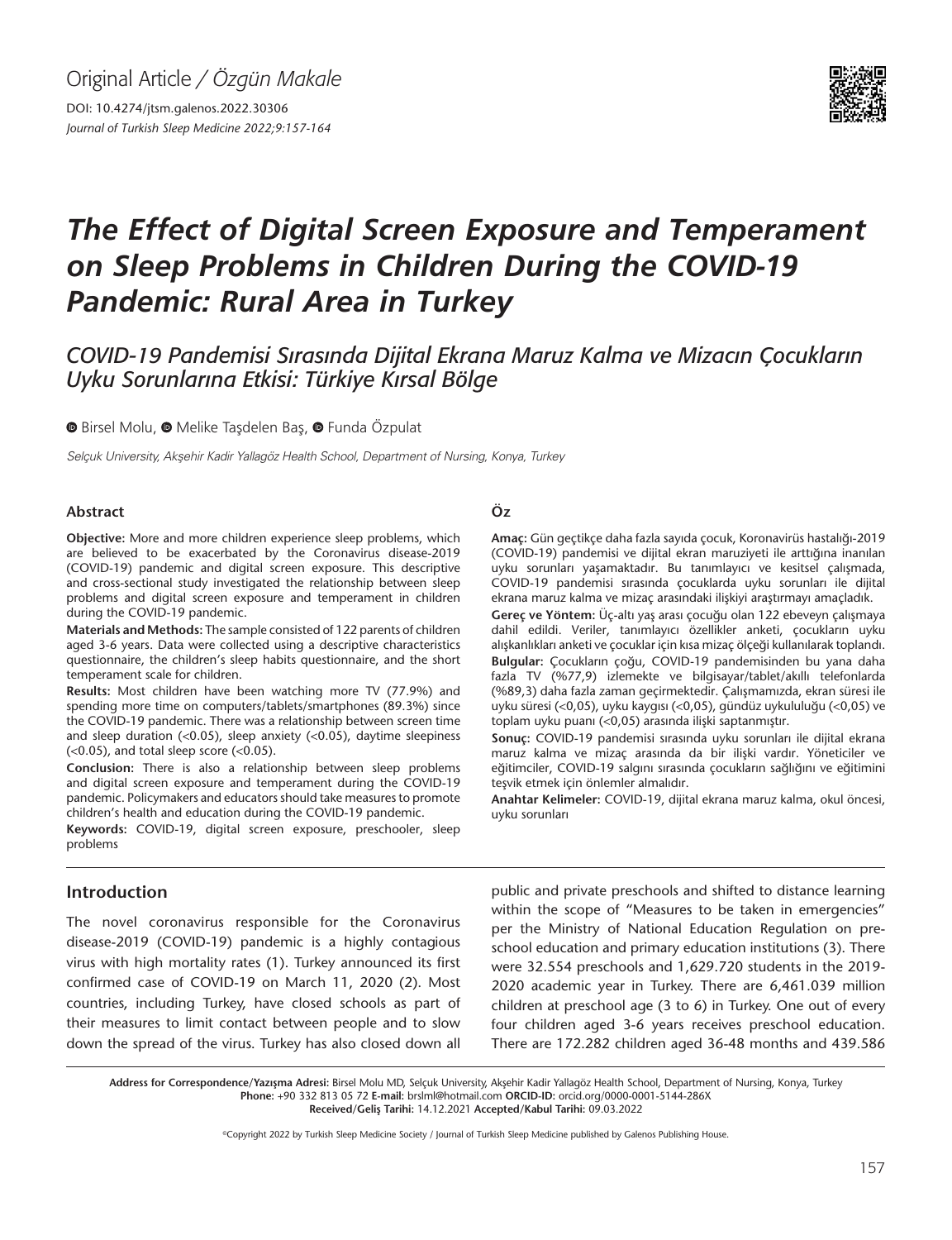children aged 48-60 months who receive early childhood care and education (3).

The COVID-19 pandemic has had a tremendous impact on all aspects of life. Countries have taken numerous measures (social distancing, school closures, lockdowns, etc.) to minimize social contact and to slow down the spread of the virus. All students got stuck at home due to school closures and had to go through distance learning. In addition, children of a certain age were not allowed to go out at certain times of the day. Although preventive measures are necessary for public health, they may take a toll on children because long-term school closures and lockdowns may have adverse mental and physical health outcomes (4,5). Children are physically less active, have more screen time, sleepless regularly, eat less healthily when they do not go to school (weekends, summer vacations, etc.). This lifestyle has numerous adverse health effects, such as weight gain and cardiovascular problems (4,6). In addition, children have ended up spending much more time on smart devices since the onset of the pandemic because they have not been able to gone out and socialize with their friends. Children who spend too much time online are more likely to develop physiological and psychological health problems in adolescence (7-9). The World Health Organization recommends that children under age 5 spend one hour or less on digital devices and that those under age 1 spend no time at all (10). Too much screen time may cause delayed language acquisition, obesity, sleep problems, and reduced physical activity (11,12). Sleep problems affect children physiologically and neuropsychological. Insufficient sleep and sleep disorders are common among children (13). Such sleep disorders may be of biological, psychosocial, or environmental origin (14). Recent research has shown that too much screen time causes sleep problems (15,16).

Temperament in children is an interesting topic that arouses the curiosity of many researchers. However, there is very little research on temperament and its effect on sleep problems among children in Turkey. For example, Kahraman and Ceylan (17) reported that children who had access to smart phones and tablets and were allowed to spend more than two hours watching TV had more sleep problems and were more short-tempered.

There is no research into the effect of temperament and screen time on sleep problems among children in Turkey during the COVID-19 pandemic. We think that the repercussions of the pandemic have been immense, affecting children of all ages. Moreover, digital screen exposure has been a serious problem, especially in recent years. Therefore, this study investigated the effect of their children's digital screen exposure and temperaments on sleep problems through the eyes of parents during the COVID-19 pandemic.

#### **Research Question**

1. How do parents think their children's temperament and digital screen exposures affect their sleep patterns during the COVID-19 pandemic?

### **Materials and Methods**

#### **Study population**

This descriptive and cross-sectional study was conducted in the spring semester of the 2020-2021 academic year. The study population consisted of all parents of 717 preschoolers (aged 36-72 months) of six schools in the district of a province in the Central Anatolian region of Turkey. Data were collected online (Google forms) between 30 April and 30 May 2021. No sampling was performed. Permission was obtained from the schools. Afterward, all parents who met the inclusion criteria were recruited. The sample consisted of 122 parents. The inclusion criteria were (1) being a parent of a preschooler 36-72 months of age, (2) agreeing to participate, (3) having an Internet connection, and (4) having given informed consent. Parents who declined to participate or failed to meet the inclusion criteria were excluded from the study. Principals and teachers were contacted, and a link to the survey was sent to online groups. The first page of the survey informed parents about the research purpose and procedure. Informed consent was obtained from those who agreed to participate. Participants filled out the survey and submitted it.

#### **Data collection tools**

The survey consisted of four parts. The first part was the 11-item descriptive characteristics questionnaire. The second part consisted of four items on digital screen exposure. The third was the children's sleep habits questionnaire (CSHQ). The fourth part was the short temperament scale for children (STSC).

The CSHQ- Short Form was developed by Owens et al. (18) and adapted to Turkish by Perdahlı Fiş et al. (19). The CSHQ is a retrospective, parent questionnaire that has been used in to examine sleep behavior in children. The scale determines children's sleep habits and sleep problems. The instrument asks parents to evaluate their children's sleeping habits in the previous week. The instrument consists of eight subscales (bedtime resistance, sleep onset delay, sleep duration, sleep anxiety, night wakings, parasomnias, sleep-disordered breathing, and daytime sleepiness) and 33 items rated on a three-point scale as [1="usually" (i.e., 5-7 times within the past week); 2="sometimes" (i.e., 2-4 times within the past week), and 3="rarely" (i.e., never or 1 time within the past week)]. Items 1, 2, 3, 10, 11, and 26 are reverse scored. Items 32 and 33 are coded on a scale of 0 to 2 (0=does not seem sleepy; 1=seems very sleepy; and 2=falls asleep). A total score of 41 is considered the cut-off point, above which indicates "clinical significance" (19). The Turkish version of the scale has a Cronbach's alpha of 0.78 (19), which was 0.75 in the present study. CSHQ appears to be a useful sleep screening tool for describing sleep habits and identifying problem sleep areas in school-aged children.

The STSC was developed by Prior, Sanson, and Oberklaid (1989) and adapted to Turkish by Yağmurlu and Sanson (20). The instrument measures four temperament dimensions: Approach (sociability) (e.g. ''My child is shy when first when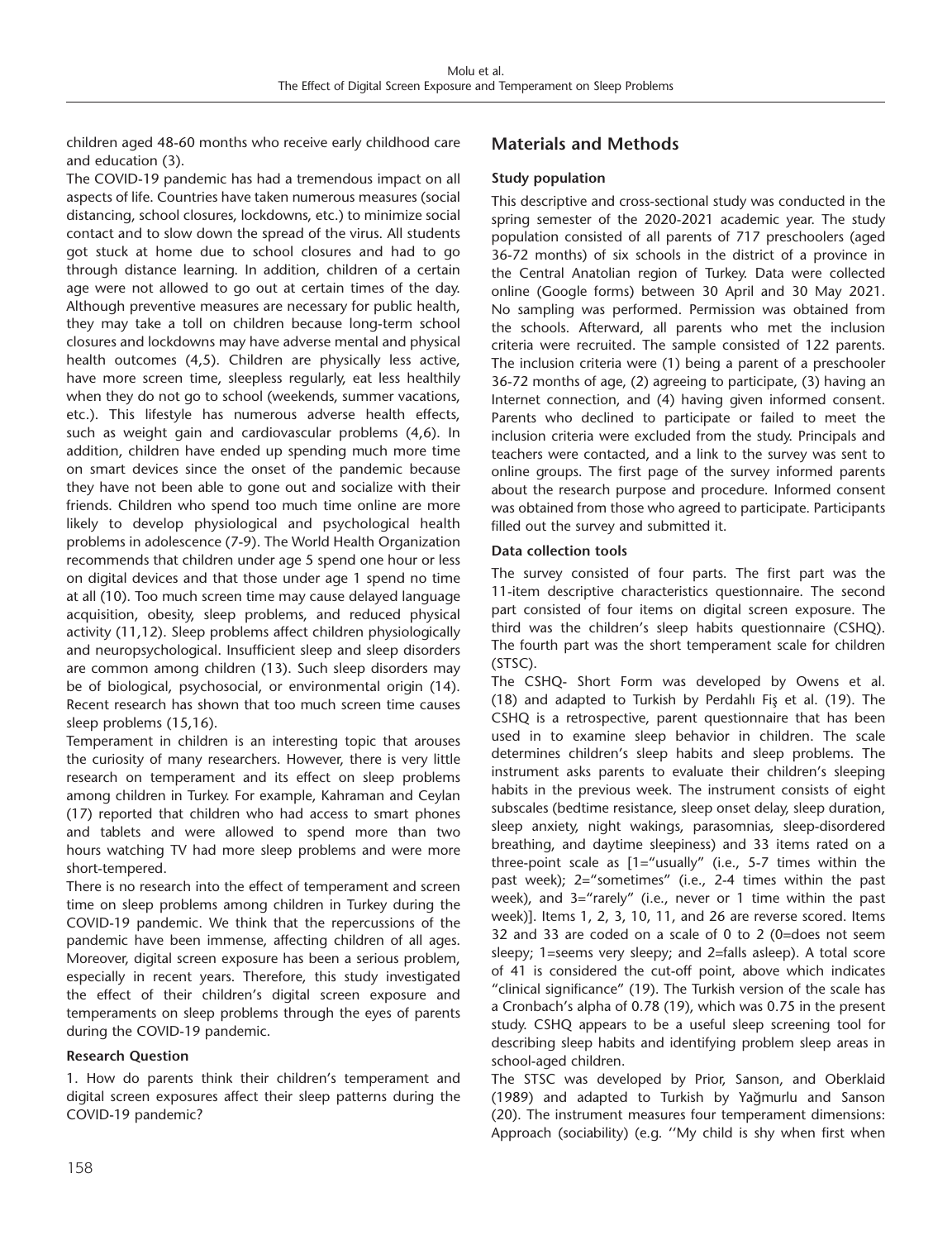first meeting new children''), persistence (e.g. ''My child likes to complete one task or activity before going on to the next''), rhythmicity (e.g. ''My child asks for or takes a snack about the same time each day''), and reactivity (e.g. ''When upset or annoyed with a task, my child throws it down, cries slams doors, etc.''). Parents fill out the scale. The instrument consists of 30 items scored on a six-point Likert-type scale (1=rarely to 6=almost always). The mean score is the sum of all item scores divided by the number of marked items. A high score on each dimension, respectively, shows reactive, persistent, withdrawing, and arrhythmic temperamental traits (20). The scale had a Cronbach's alpha of 0.72 in the present study.

#### **Statistical Analysis**

The data were analyzed using the Statistical Package for Social Sciences (SPSS 22.0, IMB) at a significance level of 0.05 and 0.001. Normality was tested using the Kolmogorov-Smirnov and Shapiro-Wilk tests. The data regarding the CSHQ total and subscale scores were non-normally distributed, while the data regarding the STSC subscales were normally distributed. Number and percentage were used for descriptive statistics. The non-normally distributed data were analyzed using the Mann-Whitney U and Kruskal-Wallis tests, while the normally distributed data were analyzed using the Independent Groups t-test and One-Way ANOVA. A regression model was constructed to determine the effect of gender and TV viewing duration on sleep problems. Statistical significance was tested using multiple regression analysis. The reference categories were male gender and watching TV for 0-30 minutes. The regression analysis had a constant value of 44.172 and an explanatory power of 13%.

#### **Results**

Mothers, fathers, and children had a mean age of 33.68±4.96, 36.40±5.1, and 4.81±0.9, respectively. More than half the children were girls (51.6%). Most data were collected from mothers (81.1%). More than a quarter of the mothers had a high school (39.3%) or a bachelor's degree (36.1%). More than a quarter of the fathers had a high school (39.3%) or a bachelor's degree (39.3%). Most participants had a nuclear family (82%), while less than a quarter had an extended family (16.4%). Most participants reported that their children had spent more time watching TV (77.9%) and using smart devices (89.3%) since the onset of the pandemic. Almost half the children had been watching TV for 4-6 hours (45.5%). More than a quarter of the children had been watching TV for 1-3 hours (28.7%). Sixteen percent of the children had been watching TV for 0-30 minutes. Children had been using smart devices for 4-6 hours (28.7%), 1-3 hours (23.8%), 31-60 minutes (21.3%), or 30 minutes (20.5%). Only seven children had been using smart devices for more than seven hours (not shown in Tables).

Table 1 shows the CSHQ and STSC scores. Children had a CSHQ score of 35 to 67 (median=49.5). Children with clinically significant sleep problems (n=105) had a CSHQ score of 42 to 67 (median=50). Children's STSC subscale scores were normally distributed. Their STSC "reactivity" subscale score ranged from 1 to 4.67 (arithmetic mean=2.95±0.58). They had arithmetic mean STSC "approach (sociability)," "persistence," and "rhythmicity" subscale score of 3.70±0.72, 3.39±0.62, and 3.89±0.58, respectively.

Table 2 shows the descriptive characteristics and CSHQ scores. Children aged three years had a median CSHQ "sleep anxiety" subscale score of 10. Children aged 3-4 years had a median CSHQ "daytime sleepiness" subscale score of 15. Children aged three years had a median CSHQ total score of 54.5. These results showed that age affected children's sleep anxiety, daytime sleepiness, and CSHQ total score (p<0.05). Children of mothers aged 23-27 years had a median CSHQ "bedtime resistance" subscale score of 9. Children of mothers over 34 years of age had a median CSHQ "bedtime resistance" subscale score of 12. These results showed a relationship between mothers' age and children's bedtime resistance (p<0.05). Children with longer screen time during the COVID-19 pandemic had a median CSHQ "sleep duration," "sleep anxiety," and "daytime sleepiness," subscale score of 4, 8, and 15, respectively. They had a median total CSHQ score of 50. There was a relationship between longer screen time and sleep duration (p<0.05), sleep anxiety (p<0.05), daytime sleepiness (p<0.05), and total CSHQ score (p<0.05). Children watching TV for more than 30 minutes a day had lower CSHQ "sleep duration," "parasomnias," and "daytime sleepiness" subscale and lower total CSHQ scores than those watching TV for less than 30 minutes. There was a relationship between TV viewing duration and sleep duration (p<0.05), parasomnias (p<0.05), daytime sleepiness (p<0.05), and total CSHQ score (p<0.05). Children using smart devices for 0-30 minutes a day had a median CSHQ "sleep duration" subscale score of 3. These results showed that screen time affected children's sleep duration and daytime sleepiness (p<0.05) (Table 2).

| Table 1. CSHQ and STSC scores                                                                                                                                                      |            |                   |             |  |  |  |  |  |
|------------------------------------------------------------------------------------------------------------------------------------------------------------------------------------|------------|-------------------|-------------|--|--|--|--|--|
| CSHQ and subscales (n=122)                                                                                                                                                         | Min-max    | Median<br>$(Q_2)$ | $Q_1 - Q_3$ |  |  |  |  |  |
| Bedtime resistance                                                                                                                                                                 | $6 - 18$   | 11                | $9 - 12.23$ |  |  |  |  |  |
| Sleep onset delay                                                                                                                                                                  | $1 - 3$    | 1                 | $1 - 2$     |  |  |  |  |  |
| Sleep duration                                                                                                                                                                     | $3 - 6$    | 4                 | $3 - 5$     |  |  |  |  |  |
| Sleep anxiety                                                                                                                                                                      | $4 - 12$   | 8                 | $6 - 9$     |  |  |  |  |  |
| Night wakings                                                                                                                                                                      | $3 - 7$    | 4                 | $4 - 5$     |  |  |  |  |  |
| Parasomnias                                                                                                                                                                        | $7 - 14$   | 8                 | $7-9$       |  |  |  |  |  |
| Sleep disordered breathing                                                                                                                                                         | $3-9$      | 3                 | $3 - 3$     |  |  |  |  |  |
| Daytime sleepiness                                                                                                                                                                 | $9 - 20$   | 14                | $12 - 16$   |  |  |  |  |  |
| CSHQ total score                                                                                                                                                                   | $35 - 67$  | 49.5              | 45-54       |  |  |  |  |  |
| CSHQ total score $(n=105) > 41$                                                                                                                                                    | 42-67      | 50                | 47-55       |  |  |  |  |  |
| STSC subscales (n=122)                                                                                                                                                             | Min-max    | X                 | SD          |  |  |  |  |  |
| Approach (sociability)                                                                                                                                                             | $2 - 6$    | 3.70              | 0.72        |  |  |  |  |  |
| Persistence                                                                                                                                                                        | 2.14-5.71  | 3.39              | 0.62        |  |  |  |  |  |
| Rhythmicity                                                                                                                                                                        | 2.86-5.71  | 3.89              | 0.58        |  |  |  |  |  |
| Reactivity                                                                                                                                                                         | $1 - 4.67$ | 2.95              | 0.58        |  |  |  |  |  |
| Q <sub>1</sub> =25% percentage, Q <sub>3</sub> =75% percentage, SD: Standard deviation, STSC: Short<br>temperament scale for children, CSHQ: Children's sleep habits questionnaire |            |                   |             |  |  |  |  |  |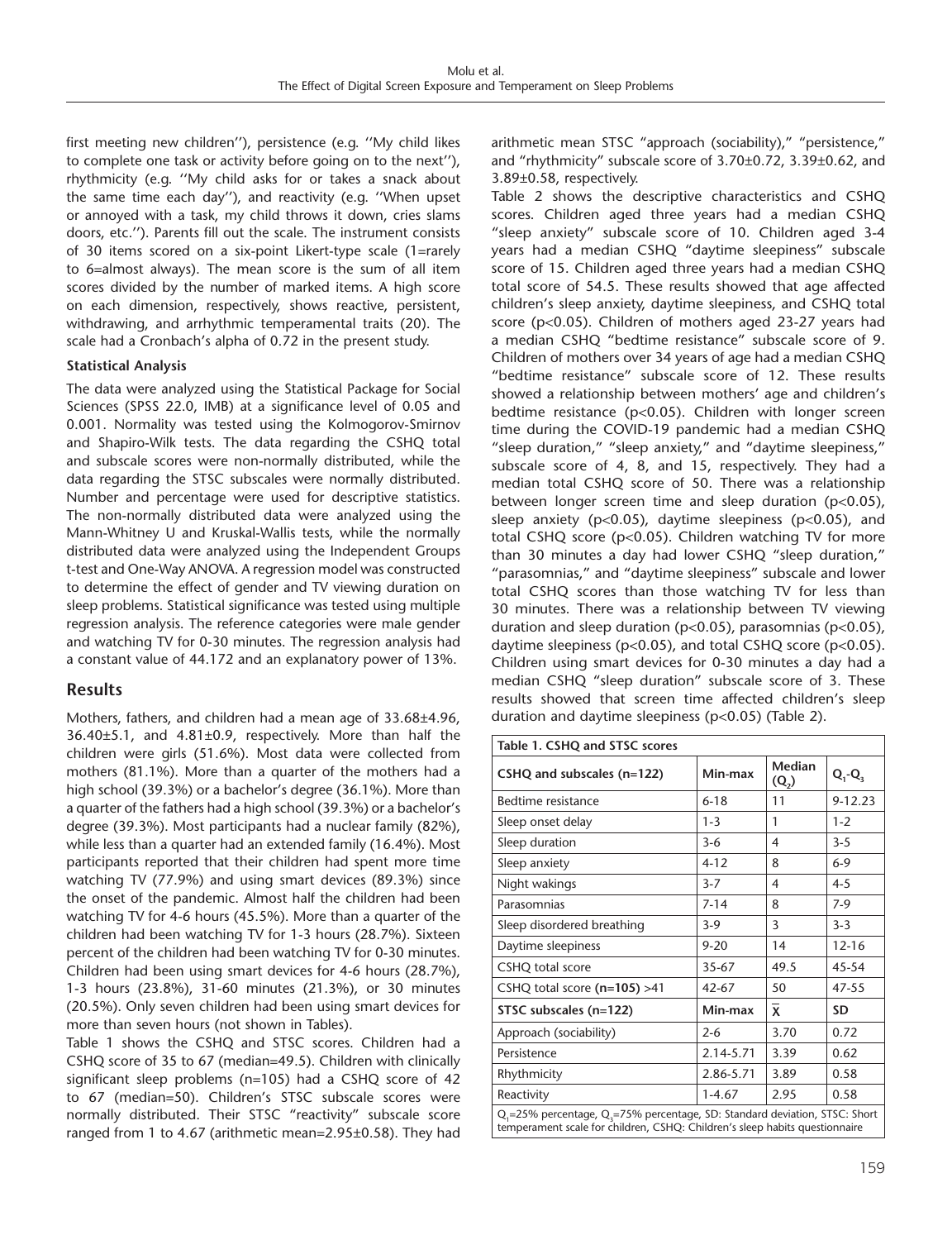|                 | Table 2. Descriptive characteristics and CSHQ scores                                           |                      | $(n=122)$                                                                                                                               |                   |                                                          |                                                                                           |                                                                                                                              |                       |                  |
|-----------------|------------------------------------------------------------------------------------------------|----------------------|-----------------------------------------------------------------------------------------------------------------------------------------|-------------------|----------------------------------------------------------|-------------------------------------------------------------------------------------------|------------------------------------------------------------------------------------------------------------------------------|-----------------------|------------------|
| Child's age     | Bedtime resistance<br>$Q_2$<br>$(Q_1 \cdot Q_3)$                                               | Sleep onset<br>delay | Sleep duration<br>Q<br>(Q̃ <sub>1</sub> -Q <sub>3</sub> )                                                                               | Sleep anxiety     | Night wakings<br>Q<br>(Q̃ <sub>1</sub> -Q <sub>s</sub> ) | Parasomnias                                                                               | disordered<br>breathing<br>Sleep                                                                                             | sleepiness<br>Daytime | Total            |
|                 |                                                                                                | $Q_2$<br>$(Q_1,Q_2)$ |                                                                                                                                         | $Q^2$ , $Q^3$ )   |                                                          | $\overset{\bullet}{\textbf{Q}}_{\textbf{Q}}$ $\overset{\bullet}{\textbf{Q}}_{\textbf{Q}}$ | $\overset{\text{\normalsize Q}}{\overset{\text{\normalsize Q}}{\left(\text{\normalsize Q}_i,\text{\normalsize Q}_j\right)}}$ | ୁ<br>୧୯<br>୧୯         | ୦.୦.<br>ଓ        |
| $\sim$          | $12.5(11.8-14.5)$                                                                              | $1.5(1-2)$           | $3(3-3.8)$                                                                                                                              | $10(9.5-11)$      | $5.5(4.8-6.3)$                                           | $9(8.8-9.3)$                                                                              |                                                                                                                              | $15(13.8-16.8)$       | 54.5 (50.5-56.8) |
| 4               | $11(10-12)$                                                                                    | $2(1-2)$             | $4(3-5)$                                                                                                                                | $(6 - 2)$         | $4(4-5)$                                                 | $(8-10)$<br>$\infty$                                                                      | $3(3-3.8)$                                                                                                                   | $15(13-17)$           | 50 (47-55.8)     |
| 5               | $10(8-12)$                                                                                     | $1(1-2)$             | $4(3-5)$                                                                                                                                | $7(6-9)$          | $4(3-5)$                                                 | $(7.8-9)$<br>$\infty$                                                                     | $3(3-3)$                                                                                                                     | $14(12-16)$           | 48.5 (43.8-53)   |
| $\circ$         | $11(8.8-14)$                                                                                   | $1(1-2)$             | $3(3-4)$                                                                                                                                | $8(6-9.3)$        | $4(3-5)$                                                 | $8(7-10)$                                                                                 | $\widehat{\mathcal{E}}$<br>$3(3-3.$                                                                                          | $12.5(11-15.3)$       | 46 (40.8-53.3)   |
|                 | 0.071                                                                                          | $0.184*$             | $0.065*$                                                                                                                                | $< 0.05*$         | $0.068*$                                                 | $0.419*$                                                                                  | $0.300*$                                                                                                                     | $0.05*$               | $< 0.05*$        |
| age<br>Mother's |                                                                                                |                      |                                                                                                                                         |                   |                                                          |                                                                                           |                                                                                                                              |                       |                  |
| $23 - 27$       | $9(7-12)$                                                                                      | $(1-2)$<br>$\sim$    | $4(3-5)$                                                                                                                                | $7(5-9)$          | $4(4-5)$                                                 | $(8-9)$<br>$^{\circ}$                                                                     | $(3-3)$<br>$\sim$                                                                                                            | $15(13-16)$           | 49 (44-54)       |
| 28-33           | $10(9-11)$                                                                                     | $(1-2)$              | $4(3-5)$                                                                                                                                | $8(6-9)$          | $4(3.5-5)$                                               | $9(7-10)$                                                                                 | $3(3-3)$                                                                                                                     | $15(12.5 - 17)$       | 49 (45-55)       |
| $\geq 34$       | $12(9.8-13)$                                                                                   | $(1-2)$              | $4(3-4.3)$                                                                                                                              | $8(7-9.3)$        | $4(4-5)$                                                 | $(6 - 2)$<br>$\infty$                                                                     | $3(3-3)$                                                                                                                     | $14(12-16)$           | 50 (45-54)       |
|                 | $0.05*$                                                                                        | $0.379*$             | $0.485*$                                                                                                                                | $0.113*$          | $0.677*$                                                 | $0.617*$                                                                                  | $0.960*$                                                                                                                     | $0.475*$              | $0.754*$         |
| Increase in     | TV viewing duration during the COVID-1                                                         | ۰                    | pandemic                                                                                                                                |                   |                                                          |                                                                                           |                                                                                                                              |                       |                  |
| Yes             | $11(9-12)$                                                                                     | $1(1-2)$             | $4(3-5)$                                                                                                                                | $(6-9)$           | $4(4-5)$                                                 | $(7-10)$<br>$\infty$                                                                      | $(3-3)$<br>$\sim$                                                                                                            | $14(12-16)$           | 50 (46-55)       |
| $\frac{1}{2}$   | $11(9-13)$                                                                                     | $1(1-2)$             | $3(3-4)$                                                                                                                                | $8(6-9)$          | $4(3-5)$                                                 | $(6 - 8)$                                                                                 | $3(3-3)$                                                                                                                     | $14(12-16)$           | 49 (45-53)       |
|                 | $0.978**$                                                                                      | $0.645**$            | $0.112***$                                                                                                                              | $0.825**$         | $0.351**$                                                | $0.418**$                                                                                 | $0.198**$                                                                                                                    | $0.789**$             | $0.406**$        |
|                 | Increase in screen time (computers/tablets/smartph                                             |                      | ones) during the                                                                                                                        | COVID-19 pandemic |                                                          |                                                                                           |                                                                                                                              |                       |                  |
| Yes             | $11(9-12)$                                                                                     | $1(1-2)$             | $4(3-5)$                                                                                                                                | $8(6.5-9)$        | $4(4-5)$                                                 | $8(7-10)$                                                                                 | $3(3-3)$                                                                                                                     | $15(12-16)$           | 50 (46-54.5)     |
| $\frac{1}{2}$   | $10(7-13.5)$                                                                                   | $1(1-2)$             | $3(3-3)$                                                                                                                                | $6(6-8)$          | $4(3.5-5)$                                               | $8(7.5-8.5)$                                                                              | $3(3-3.5)$                                                                                                                   | $12(11-14.5)$         | 44 (38.5-48)     |
|                 | $0.452***$                                                                                     | $0.669**$            | ${<}0.05**$                                                                                                                             | $0.05**$          | $0.911**$                                                | $0.280**$                                                                                 | $0.773**$                                                                                                                    | $0.05***$             | $0.05***$        |
|                 | TV viewing duration per day during the COVID-19 p                                              |                      | andemic                                                                                                                                 |                   |                                                          |                                                                                           |                                                                                                                              |                       |                  |
| 0-30 minutes    | $11(7.3-14)$                                                                                   | $1(1-1.8)$           | $3(3-3)$                                                                                                                                | $7(6-9.8)$        | $4(3.3-5.8)$                                             | $(6 - 2)$                                                                                 | $3(3-3)$                                                                                                                     | $12(11-13)$           | 44.5 (38-50.8)   |
| 31-60 minutes   | $11(9-14)$                                                                                     | $1(1-2)$             | $4(3-4)$                                                                                                                                | $9(6-10)$         | $4(4-5)$                                                 | $(01-8)$                                                                                  | $3(3-3)$                                                                                                                     | $15(12-16)$           | 51 (46-56)       |
| 1-3 hours       | $11(9-12)$                                                                                     | $1(1-2)$             | $4(3-5)$                                                                                                                                | $7(6-9)$          | $4(3-5)$                                                 | $(6 - 2)$                                                                                 | $3(3-3)$                                                                                                                     | $14(13-16)$           | 49 (45-52)       |
| 4-6 hours       | $11(9-12)$                                                                                     | $1(1-2)$             | $4(3-5)$                                                                                                                                | $(6 - 2)$         | $4(4-5)$                                                 | $(01-8)$                                                                                  | $3(3-4)$                                                                                                                     | $15(13-17)$           | 50 (47-56)       |
|                 | $0.694*$                                                                                       | $0.311*$             | $< 0.05*$                                                                                                                               | $0.197*$          | $0.318*$                                                 | $0.05*$                                                                                   | $0.313*$                                                                                                                     | $0.001*$              | $0.05*$          |
|                 | Screen time (computers/tablets/smartphones) per                                                |                      | lay during the COVID-19 pandemic                                                                                                        |                   |                                                          |                                                                                           |                                                                                                                              |                       |                  |
| 0-30 minutes    | $12(7-14)$                                                                                     | $1(1-2)$             | $3(3-4)$                                                                                                                                | $8(6-10)$         | $5(4-6)$                                                 | $(6 - 2)$                                                                                 | $3(3-3)$                                                                                                                     | $13(11-14)$           | 49 (38.5-53.5)   |
| 31-60 minutes   | $12(9-13)$                                                                                     | $1(1-2)$             | $4(3-5)$                                                                                                                                | $8(6-9.3)$        | $4(3.8-5)$                                               | $8(7.8-9.3)$                                                                              | $3(3-3)$                                                                                                                     | $13(11-15.3)$         | 47 (44.5-53.5)   |
| 1-3 hours       | $10(9-13)$                                                                                     | $1(1-2)$             | $4(3-5)$                                                                                                                                | $8(6.5-9)$        | $4(3-5)$                                                 | $(6 - 2)$                                                                                 | $3(3-3)$                                                                                                                     | $15(12-17)$           | 49 (46-53.5)     |
| 4-6 hours       | $11(9-12)$                                                                                     | $1(1-2)$             | $4(3-5)$                                                                                                                                | $(6-9)$           | $4(4-5)$                                                 | $8(8-10)$                                                                                 | $3(3-4)$                                                                                                                     | $16(14-17)$           | 51 (46-55)       |
| $\geq$ 7 hours  | $11(9-12)$                                                                                     | $2(1-2)$             | $4(3-5)$                                                                                                                                | $9(6-10)$         | $4(3-5)$                                                 | $10(7-11)$                                                                                | $3(3-3)$                                                                                                                     | $15(14-16)$           | 54 (45-59)       |
|                 | $0.730*$                                                                                       | $0.129*$             | $0.05*$                                                                                                                                 | $0.815*$          | $0.270*$                                                 | $0.457*$                                                                                  | $0.868*$                                                                                                                     | $0.05*$               | $0.281*$         |
|                 | Q <sub>1</sub> =25% Percentage, Q <sub>2</sub> =50% Percentage (median), Q <sub>3</sub> =75% P |                      | ercentage, *Kruskal-Wallis test, **Mann-Whitney U test, COVID-19: Coronavirus disease-2019, CSHQ: Children's sleep habits questionnaire |                   |                                                          |                                                                                           |                                                                                                                              |                       |                  |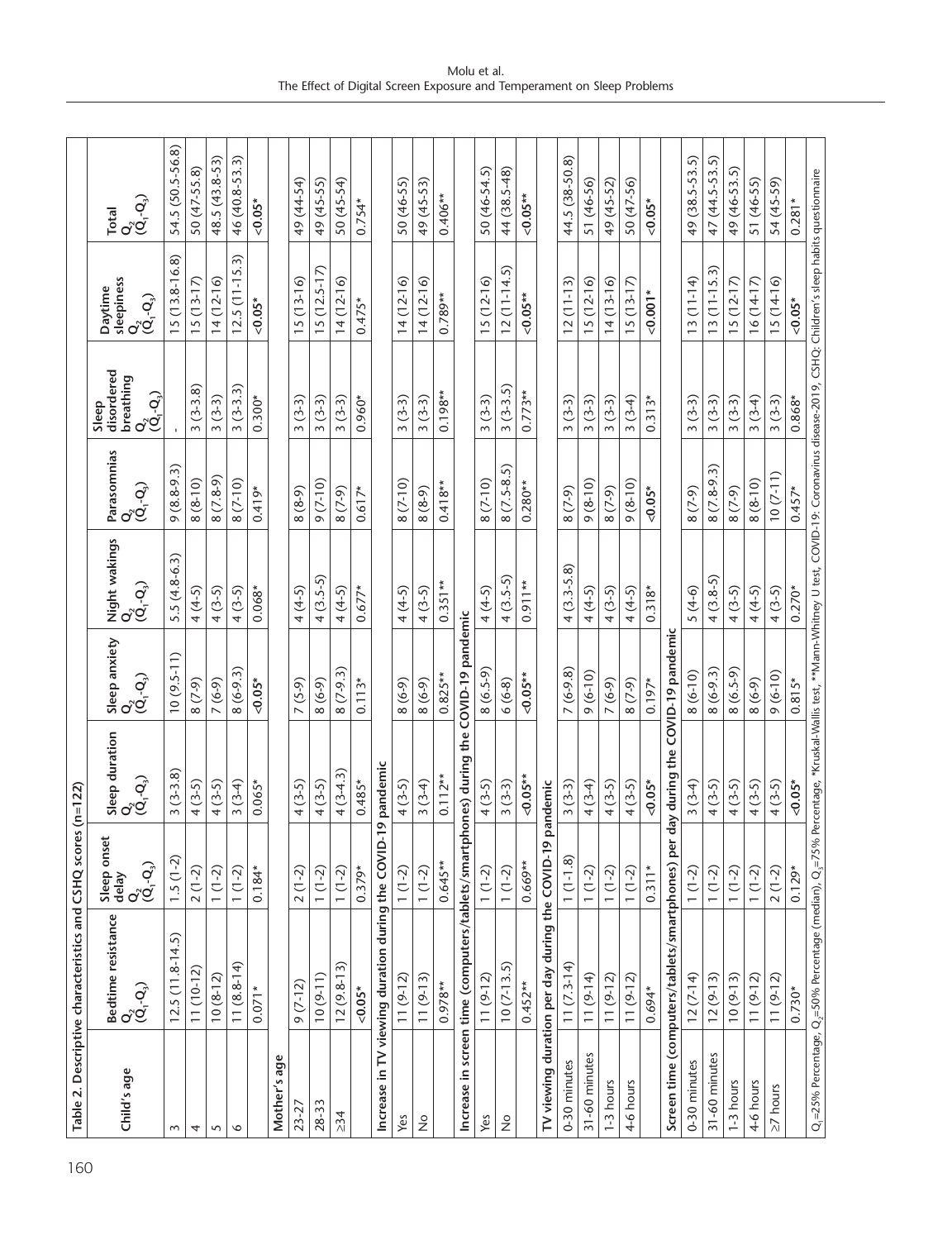Children went to bed at 21.37±0.65, slept for 9.59±0.78 hours, and woke up at 8.54±0.72. Parents stated that their children stayed awake for 4.30±3.00 minutes when they woke up at night (not shown in Table).

Table 3 shows the distribution of STSC subscale scores by independent variables. There was a significant relationship between increases in screen time and STSC subscale scores (p<0.05). Children watching TV for 0-30 minutes a day had an STSC "approach" subscale score of 2.29-5.14 (arithmetic mean=3.97±0.85). Children watching TV for 4-6 hours a day had an STSC "approach" subscale score of 3.72±0.64. There was a relationship between TV viewing duration and STSC "approach" and "reactivity" subscale scores (p<0.05). Children who had a screen time of 0-30 minutes a day had an STSC "rhythmicity" subscale score of 3.00-5.43 (arithmetic mean=4.190±0.63). There was a relationship between screen time and STSC "rhythmicity" subscale scores (p<0.05). Children with a total CSHQ score of ≥42 had a mean STSC "rhythmicity" subscale score of 3.80±0.52. Children with a total CSHQ score of ≤41 had a mean STSC "rhythmicity" subscale score of 4.37±0.70. There

was a significant relationship between sleep problems and rhythmicity (p<0.05).

Table 4 shows the effect of gender and TV viewing duration on sleep problems. The reference categories were male gender and watching TV for 0-30 minutes. The regression analysis had a constant value of 44.172. TV viewing for 31-60 minutes (β=0.298. t=2.915, p<0.05), 1-3 hours (β=0.250. t=2.074, p<0.05), and for more than four hours (β=0.480. t=3.886, p<0.05) had a significant effect on sleep problems. The model had an explanatory power of 13%.

#### **Discussion**

This is the first study to investigate the effect of digital screen exposure and temperament on sleep problems in children. Children had a CSHQ score of 35 to 67. Children with clinically significant sleep problems (n=105) had a CSHQ score of 42 to 67. A CSHQ score of ≥42 indicates clinically significant sleep problems (19). Öztürk et al. (21) found that children aged 6-11 years had a mean CSHQ score of 47.92. However, there is no other research with which to compare our findings.

|                      | Approach (sociability)                                                               | Persistence                       | Rhythmicity                       | Reactivity                      |  |
|----------------------|--------------------------------------------------------------------------------------|-----------------------------------|-----------------------------------|---------------------------------|--|
|                      | (min-max) $\overline{X} \pm SD$                                                      | (min-max) $\overline{X} \pm SD$   | (min-max) $\overline{X} \pm SD$   | (min-max) $\overline{X} \pm SD$ |  |
|                      | Increase in TV viewing duration during the COVID-19 pandemic                         |                                   |                                   |                                 |  |
| Yes                  | $(2.00-6.00)$ $(3.69\pm0.71)$                                                        | $(2.14-5.71)$ $(3.36\pm0.60)$     | $(2.86 - 5.71) (3.89 \pm 0.59)$   | $(1.00-4.67)$ $(2.97\pm0.56)$   |  |
| <b>No</b>            | $(2.29-5.14)$ $(3.71\pm0.75)$                                                        | $(2.29-5.43)$ $(3.52\pm0.68)$     | $(3.14-5.14)$ $(3.88\pm0.55)$     | $(1.56-4.44)$ $(2.88\pm0.67)$   |  |
|                      | $0.902*$                                                                             | $0.214*$                          | $0.906*$                          | $0.621*$                        |  |
|                      | Increase in screen time (computers/tablets/smartphones) during the COVID-19 pandemic |                                   |                                   |                                 |  |
| Yes                  | $(2.00-6.00)$ $(3.65\pm0.71)$                                                        | $(2.14-5.71)$ $(3.34\pm0.57)$     | $(2.86 - 5.71) (3.82 \pm 0.55)$   | $(1.00-4.67)$ $(3.00\pm0.57)$   |  |
| <b>No</b>            | $(3.14-5.14) (4.09 \pm 0.70)$                                                        | $(2.43-5.43)$ $(3.85\pm0.86)$     | $(3.57-5.43)$ $(4.41\pm0.61)$     | $(1.56 - 3.22) (2.45 \pm 0.51)$ |  |
|                      | $< 0.05*$                                                                            | $< 0.05*$                         | $< 0.05*$                         | $< 0.05*$                       |  |
|                      | TV viewing duration per day during the COVID-19 pandemic                             |                                   |                                   |                                 |  |
| 0-30 minutes         | $(2.29-5.14)$ $(3.97\pm0.85)$                                                        | $(2.43-4.86)$ $(3.51\pm0.79)$     | $(3.00-5.43)$ $(4.22\pm0.66)$     | $(1.56-4.22)$ $(2.67\pm0.62)$   |  |
| 31-60 minutes        | $(2.00-4.14)$ $(3.10\pm0.60)$                                                        |                                   | $(3.14 - 5.00) (3.87 \pm 0.63)$   | $(2.33-3.78)$ $(2.94\pm0.41)$   |  |
| 1-3 hours            | $(2.43 - 6.00)$ $(3.71 \pm 0.71)$                                                    | $(2.14 - 5.57)$ $(3.50 \pm 0.67)$ | $(2.86 - 5.71)$ $(3.82 \pm 0.59)$ | $(1.67-4.11)(2.94\pm0.63)$      |  |
| 4-6 hours            | $(2.57-5.57)$ $(3.72\pm0.64)$                                                        | $(2.14-5.71)$ $(3.33\pm0.52)$     | $(3.14-5.43)$ $(3.82\pm0.49)$     | $(1.00-4.67)$ $(3.05\pm0.56)$   |  |
|                      | $< 0.05**$                                                                           | $0.240**$                         | $0.051**$                         | $< 0.05**$                      |  |
|                      | Screen time (computers/tablets/smartphones) per day during the COVID-19 pandemic     |                                   |                                   |                                 |  |
| 0-30 minutes         | $(2.29-5.14)$ $(3.75\pm0.89)$                                                        | $(2.14 - 4.71)$ $(3.38 \pm 0.67)$ | $(3.00-5.43)$ $(4.19\pm0.63)$     | $(2.00-4.22)$ $(2.89\pm0.60)$   |  |
| 31-60 minutes        | $(2.57 - 5.57)$ $(3.73 \pm 0.79)$                                                    | $(2.14-5.71)$ $(3.42\pm0.79)$     | $(3.00-5.71)$ $(4.01\pm0.75)$     | $(1.00-3.56)$ $(2.75\pm0.63)$   |  |
| 1-3 hours            | $(2.71 - 5.14) (3.69 \pm 0.60)$                                                      | $(2.43-5.57)$ $(3.50\pm0.64)$     | $(2.86 - 5.00)$ $(3.82 - 0.49)$   | $(1.56-4.67)$ $(2.97\pm0.64)$   |  |
| 4-6 hours            | $(2.00-6.00)$ $(3.71\pm0.66)$                                                        | $(2.57-4.57)$ $(3.36\pm0.44)$     | $(2.86-4.57)$ $(3.65\pm0.36)$     | $(2.00-3.67)$ $(3.08-0.42)$     |  |
| $\geq$ 7 hours       | $(2.71-4.00)$ $(3.41-0.46)$                                                          | $(2.29-3.57)$ $(3.14\pm0.46)$     | $(3.14-4.14)$ $(3.71\pm0.31)$     | $(2.44-4.44)$ $(3.13\pm0.74)$   |  |
|                      | $0.828**$                                                                            | $0.802**$                         | $< 0.05**$                        | $0.304**$                       |  |
| Sleep problem        |                                                                                      |                                   |                                   |                                 |  |
| No (CSHQ ≤41)        | $(2.00-6.00)$ $(3.92\pm1.15)$                                                        | $(2.57-4.86)$ $(3.65\pm0.69)$     | $(3.00-5.71) (4.37 \pm 0.70)$     | $(1.56-4.11)(2.74\pm0.63)$      |  |
| Yes (CSHQ $\geq$ 42) | $(2.29-5.57)$ $(3.66\pm0.62)$                                                        | $(2.14-5.71)$ $(3.36\pm0.60)$     | $(2.86-5.43)$ $(3.80\pm0.52)$     | $(1.00-4.67)$ $(2.98\pm0.57)$   |  |
|                      | $0.294*$                                                                             | $0.056*$                          | $< 0.05*$                         | $0.054*$                        |  |

STSC: Short temperament scale for children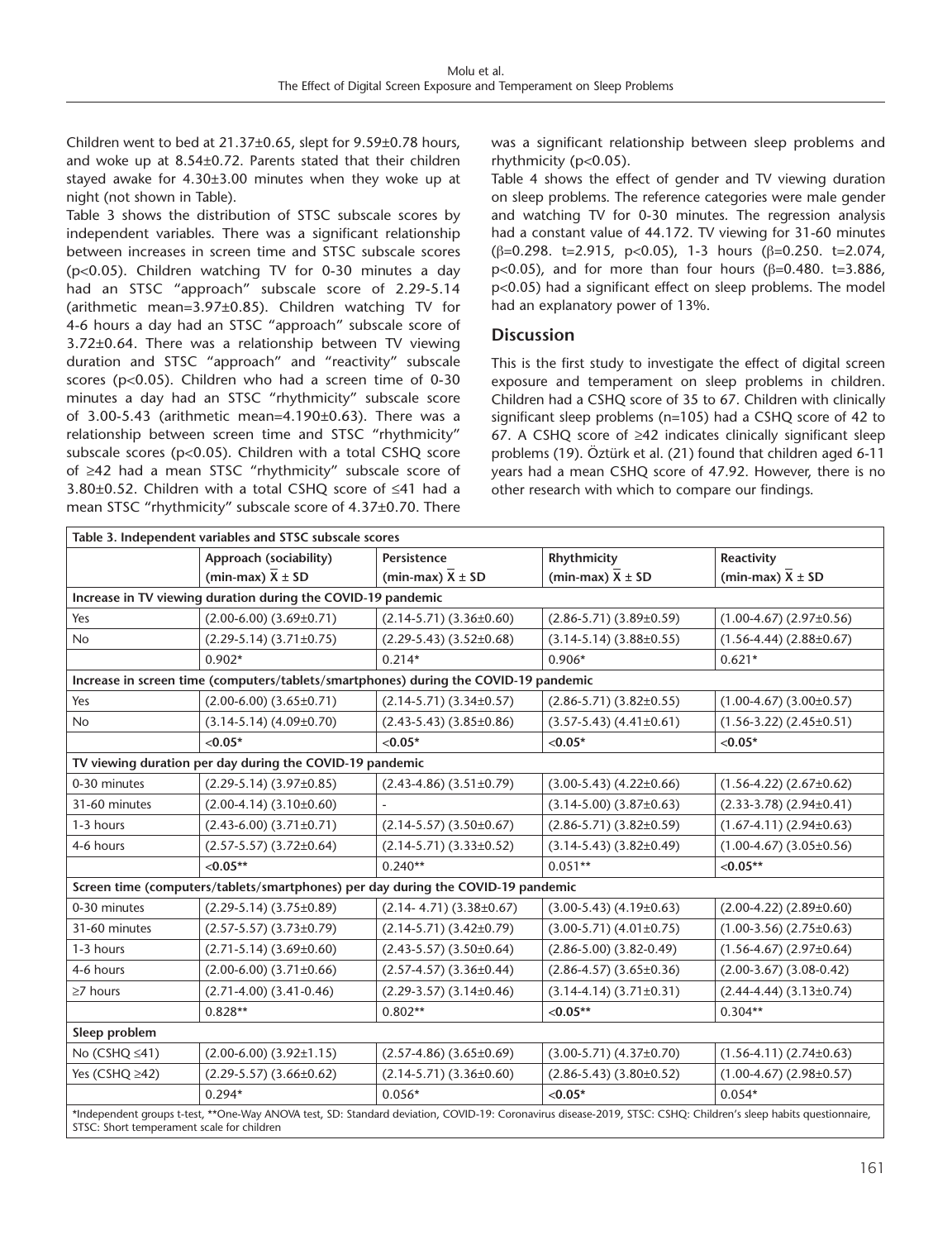Sleep duration, sleep anxiety, daytime sleepiness, and parasomnias are common among children (22). Digital screen addiction is one of the causes of sleep problems (8,11,12). Most of our participants reported that their children had been watching TV (77.9%) and using smart devices (89.3%) much more since the COVID-19 pandemic. Children watching TV for more than 30 minutes had a lower total sleep score and sleep duration, parasomnias, daytime sleepiness subscale scores. There was a relationship between TV viewing duration and sleep duration (<0.05), parasomnias (<0.05), daytime sleepiness (<0.001), and total sleep score (<0.05). A regression model was constructed to determine the effect of gender and TV viewing duration on sleep problems. The model had an explanatory power of 13%. According to the model, TV viewing duration for 31-60 minutes (β=0.298. t=2.915, <0.05), 1-3 hours (β=0.250. t=2.074, <0.001), and more than four hours ( $\beta$ =0.480. t=3.886, <0.001) had a significant effect on sleep problems. Research shows a positive relationship between long TV viewing duration and short sleep duration (11,20). Our results also showed that increased screen time had a significant relationship with sleep duration (<0.05), sleep anxiety (<0.05), daytime sleepiness (<0.05), and total sleep score (<0.05), which is consistent with the literature (23). Research also shows that children have had a longer screen time since the onset of the pandemic (24,25). Three out of every four children aged 12-47 months have been exposed to smart phones and tablets since the pandemic (24). Children who use smart devices more are likely to sleep less (26). Arufe-Giráldez et al. (27) reported increased screen time in children aged 3-4 years, while Dutta et al. (28) found a relationship between more digital screen exposure and less sleep in children during the COVID-19 pandemic. These results confirm that children exposed to digital screens for a more extended period of time have less sleep duration. Digital screen exposure affects every aspect of children's lives, including their development. Therefore, parents should regulate their children's sleep habits and screen time.

Sleep anxiety consists of four dimensions: (1) Needing parents in the room to sleep, (2) being afraid of sleeping away, (3) being afraid of sleeping in the dark, and (4) being afraid of sleeping alone (19). In the present study, age affected children's sleep anxiety and daytime sleepiness and total CSHQ score. Children aged three years had a higher total CSHQ score than those aged 4-6 years (<0.05). Sleep anxiety and daytime sleepiness have an adverse effect on sleep quality and sleep pattern. Tikotzky and Shaashua (29) found that children who had sleep problems at age 1 had the same problems at age 4. Kahraman and Ceylan (17) determined that children aged 3-5 who were hospitalized had trouble falling asleep and had nightmares and that children with sleep anxiety were more ill-tempered and angrier and cried more often. These results are similar to ours. Healthcare professionals should address sleep anxiety and implement interventions to raise parents' awareness.

In the present study, children of parents aged 23-27 years had a median bedtime resistance subscale score of 9, while children of parents aged ≥34 had a median bedtime resistance subscale score of 12. These results pointed to a relationship between mothers' age and children's bedtime resistance (<0.05). To our knowledge, this is the first study to address this phenomenon. All in all, our results indicate that the older the mothers, the more bedtime resistance their children exhibit.

The STSC "reactivity" subscale measures how ready a child is to react to a stimulus or event. The STSC "persistence" subscale refers to the child's ability to concentrate on a task. The STSC "approach (sociability)" subscale determines whether the child tends to approach new people and settings. The STSC "rhythmicity" subscale refers to the regularity of the child's functions (sleep, eating, and elimination) (20). In the present study, there was a significant relationship between screen time and STSC subscale scores (<0.05). There was a significant relationship between TV viewing duration per day and approach (sociability) and reactivity (<0.05). However, there are no other data with which to compare our results. The relationship between TV viewing duration per day and approach (sociability) and reactivity may be because children have been stuck at home and ended up having more screen time since the onset of the COVID-19 pandemic. Children with a CSHQ total score of ≥42 had a mean STSC "rhythmicity" subscale score of 3.80±0.52. Children with a CSHQ total score of ≤41 had a mean STSC "rhythmicity" subscale score of 4.37±0.70. There was a significant relationship between sleep

| Table 4. The effect of gender and tyviewing duration on sleep problems                                    |        |            |                          |        |         |          |        |       |  |  |
|-----------------------------------------------------------------------------------------------------------|--------|------------|--------------------------|--------|---------|----------|--------|-------|--|--|
|                                                                                                           |        |            |                          |        |         |          | 95% CI |       |  |  |
|                                                                                                           | B      | Std. error | β                        |        | p       | Lower    | Upper  | VIF   |  |  |
| (Constant)                                                                                                | 44.172 | 1.481      | $\overline{\phantom{0}}$ | 29.835 | < 0.001 | 41.240   | 47.104 | ٠     |  |  |
| Girl                                                                                                      | 1.050  | 1.097      | 0.083                    | 0.958  | 0.340   | $-1.122$ | 3.222  | 1.002 |  |  |
| TV viewing duration for 31-60 minutes                                                                     | 6.623  | 2.272      | 0.298                    | 2.915  | < 0.05  | 2.123    | 11.123 | 1.413 |  |  |
| TV viewing duration for 1-3 hours                                                                         | 3.516  | 1.695      | 0.250                    | 2.074  | < 0.001 | 0.158    | 6.874  | 1.962 |  |  |
| TV viewing duration for more than four hours                                                              | 6.123  | 1.576      | 0.480                    | 3.886  | < 0.001 | 3.003    | 9.243  | 2.057 |  |  |
| R: 0.366, $R^2$ : 0.134<br>F: 4.511, p<0.05                                                               |        |            |                          |        |         |          |        |       |  |  |
| a. Dependent variable: CSHQ<br>b. Reference categories: Male gender, TV viewing duration for 0-30 minutes |        |            |                          |        |         |          |        |       |  |  |
| CI: Confidence interval, CSHQ: Children's sleep habits questionnaire                                      |        |            |                          |        |         |          |        |       |  |  |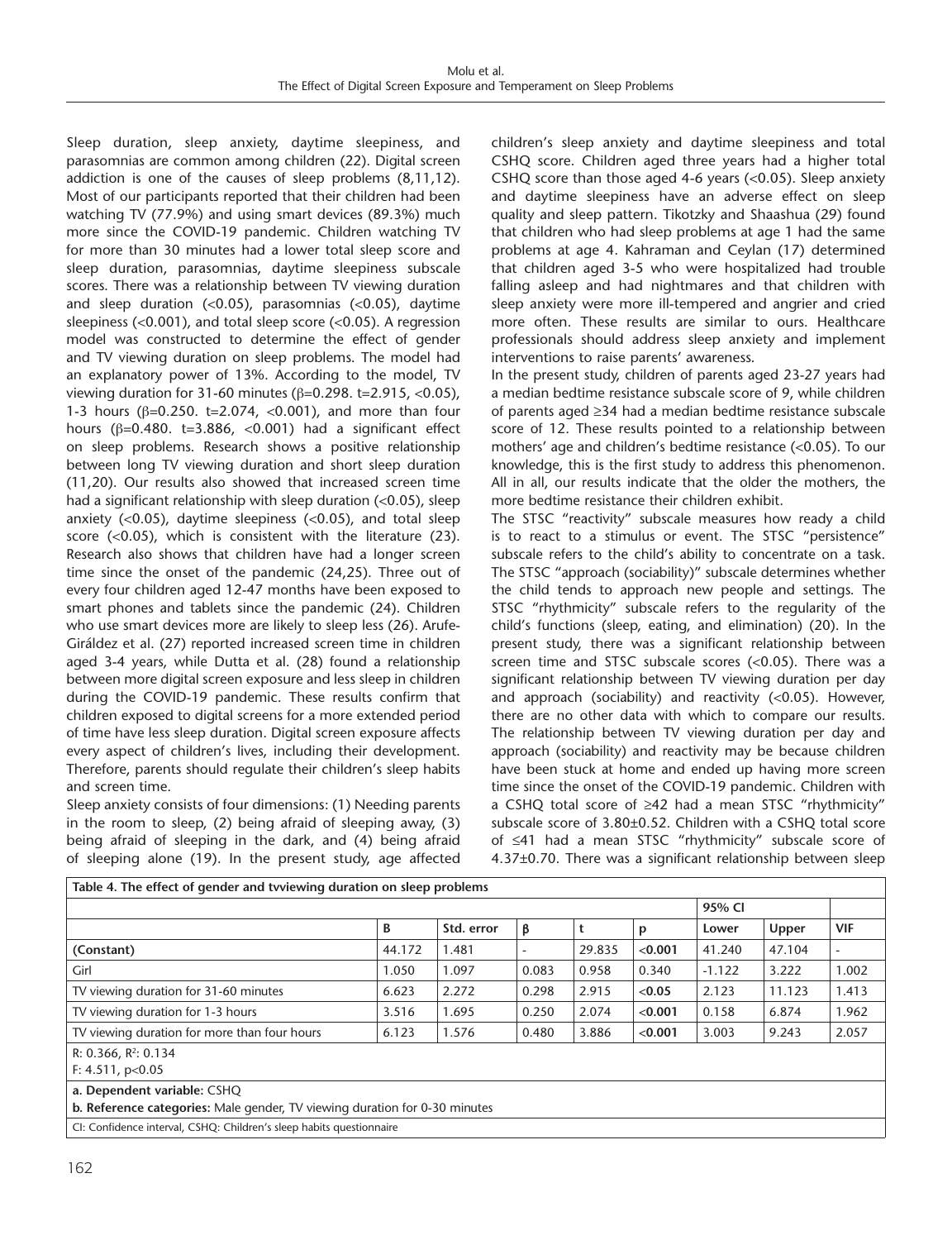problems and rhythmicity (<0.05). Research also shows that children with high rhythmicity are likely to have more screen time and more sleep disorders (30). In the studies, children with a difficult temperament can get angry quickly and have difficulty in adapting to new situations. It has been found that children with difficult temperaments have shorter sleep times. A difficult temperament can be a helpful predictor in identifying children at risk for insufficient sleep time (31-33).

#### **Ethical Considerations**

The study was approved by the Non-Invasive Ethics Committee of the Faculty of Medicine of Selçuk University (decision no: 2021/166). Permission was obtained from the Akşehir Directorate of National Education (2021/E-19581359-605.01.39973) and the Scientific Research Platform of the Ministry of Health (2021- 03-02T14\_19\_11). Permission was obtained from the authors who developed the CSHQ and STSC. The research protocol and approval procedures followed the principles of the Declaration of Helsinki. Parents were informed about the research purpose, procedure, and confidentiality. Informed consent was obtained from those who agreed to participate.

#### **Study Limitations**

The study had three limitations. First, the results are samplespecific, and therefore, cannot be generalized. Second, the sample consisted only of parents of children aged 36-72 months. Third, the data were collected online due to the COVID-19 pandemic.

#### **Conclusion**

This is a preliminary study to investigate the effect of digital screen exposure and temperament on sleep problems in children. Therefore, policymakers and educators should promote children's health and education during the COVID-19 pandemic. Healthcare professionals should teach parents about sleep problems and raise their awareness of the significance of healthy sleep behaviors. Parents should encourage their children to adopt healthy sleep habits. However, more research is warranted to better understand the relationship between sleep problems and digital screen exposure and temperament.

#### **Ethics**

**Ethics Committee Approval:** The study was approved by the Non-Invasive Ethics Committee of the Faculty of Medicine of Selçuk University (decision no: 2021/166).

**Informed Consent:** Informed consent was obtained from those who agreed to participate.

**Peer-review:** Externally and internally peer-reviewed.

#### **Authorship Contributions**

Design: B.M., M.T.B, F.Ö., Data Collection or Processing: B.M., M.T.B, F.Ö., Analysis or Interpretation: B.M., M.T.B, F.Ö., Literature Search: B.M., M.T.B, F.Ö., Writing: B.M., M.T.B, F.Ö.

**Conflict of Interest:** No conflict of interest was declared by the authors.

**Financial Disclosure:** The authors declared that this study received no financial support.

#### **References**

- 1. Phelan AL, Katz R, Gostin LO. The Novel Coronavirus Originating in Wuhan, China: Challenges for Global Health Governance. JAMA 2020;323:709-10.
- 2. National Education Statistics. Available from: https://sgb.meb.gov. tr/meb\_iys\_dosyalar/2020\_09/04144812\_meb\_istatistikleri\_orgun egitim\_2019\_2020.pdf Access of date: 29.10.2020.
- 3. Türkiye Haftalık COVID-19 Tablosu. Erişim linki: ttps://covid19bilgi. saglik.gov.tr/depo/rehberler/COVID-19\_Rehberi.pdf Erişim tarihi: 29.10.2020.
- 4. Brazendale K, Beets MW, Weaver RG, Pate RR, Turner-McGrievy GM, Kaczynski AT, Chandler JL, Bohnert A, von Hippel PT. Understanding differences between summer vs. school obesogenic behaviors of children: the structured days hypothesis. Int J Behav Nutr Phys Act 2017;14:100.
- 5. Brooks K, Webstrer RK, Smith LE, Woodland L, Wessely S, Greenberg N, Rubin GJ. The psychological impact of quarantine and how to reduce it: rapid review of the evidence. Lancet 2020;395:912-20.
- 6. Wang G, Zhang J, Lam SP, Li SX, Jiang Y, Sun W, Chan NY, Kong APS, Zhang Y, Li S, Li AM, Jiang F, Shen X, Wing YK. Ten-year secular trends in sleep/wake patterns in Shanghai and Hong Kong school-aged children: a tale of two cities. J Clin Sleep Med 2019;15:1495-502.
- 7. Canan F, Ataoglu A, Nichols LA, Yildirim T, Ozturk O. Evaluation of psychometric properties of the internet addiction scale in a sample of Turkish high school students. Cyberpsychol Behav Soc Netw 2010;13:317-20.
- 8. Lissak G. Adverse physiological and psychological effects of screen time on children and adolescents: Literature review and case study. Environ Res 2018;164:149-57.
- 9. Poitras VJ, Gray CE, Janssen X, Aubert S, Carson V, Faulkner G, Goldfield GS, Reilly JJ, Sampson M, Tremblay MS. Systematic review of the relationships between sedentary behaviour and health indicators in the early years (0-4 years). BMC Public Health 2017;17(Suppl 5):868.
- 10. Organization WH. Guidelines on physical activity, sedentary behaviour and sleep for children under 5 years of age. 2019: World Health Organization.
- 11. Cespedes EM, Gillman MW, Kleinman K, Rifas-Shiman SL, Redline S, Taveras EM. Television viewing, bedroom television, and sleep duration from infancy to mid-childhood. Pediatrics 2014;133:e1163-e71.
- 12. Helm AF, Spencer RMC. Television use and its effects on sleep in early childhood. Sleep Health 2019;5:241-7.
- 13. Twenge JM, Krizan Z, Hisler G. Decreases in self-reported sleep duration among US adolescents 2009–2015 and association with new media screen time. Sleep Med 2017;39:47-53.
- 14. Bathory E, Tomopoulos S. Sleep regulation, physiology and development, sleep duration and patterns, and sleep hygiene in infants, toddlers, and preschool-age children. Curr Probl Pediatr Adolesc Health Care 2017,47:29-42.
- 15. Cheung CH, Bedford R, De Urabain IRS, Karmiloff-Smith A, Smith TJ. Daily touchscreen use in infants and toddlers is associated with reduced sleep and delayed sleep onset. Sci Rep 2017. doi: 10.1038/ srep46104.
- 16. Magee CA, Lee JK, Vella SA. Bidirectional relationships between sleep duration and screen time in early childhood. JAMA Pediatr 2014;168:465-70.
- 17. Kahraman ÖG, Ceylan Ş. Determining the Sleeping Habits of Toddlers Aged 0-3. Journal of History Culture and Art Research 2018;7:607-20.
- 18. Owens JA, Spirito A, McGuinn M. The Children's Sleep Habits Questionnaire (CSHQ): psychometric properties of a survey instrument for school-aged children. Sleep 2000;23:1043-52.